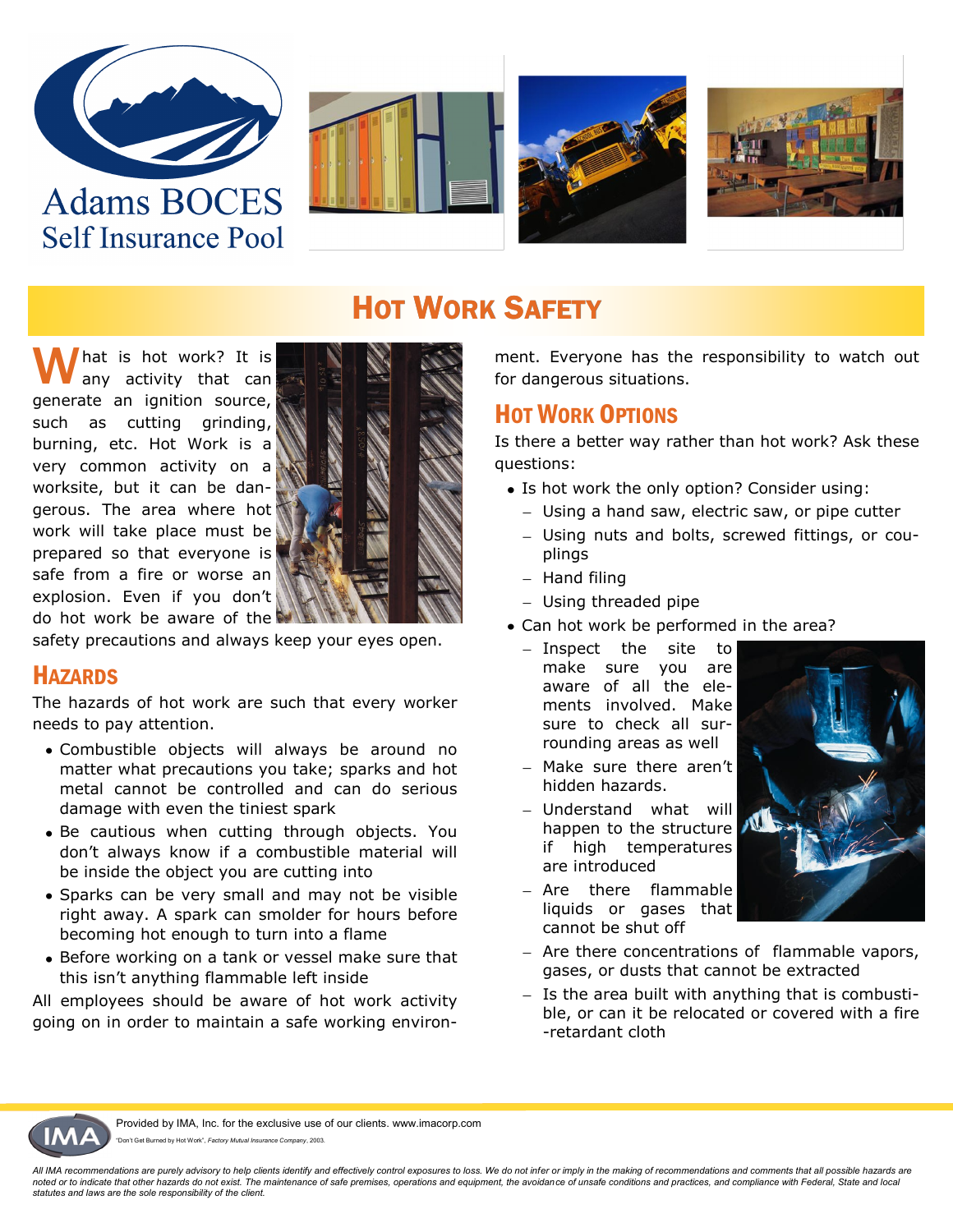# SAFETY*MATTERS*

#### FIRE WATCH

A fire watch should stay on site for at least 30 minutes after the hot work is completed and should re-inspect the work site within one hour



after the job has been completed to ensure the area is fire safe.

Duties of a fire watch include:

- Arriving at the area prior to start of work to ensure that the area is free of flammable materials
- Preparing and posting a hot work permit which authorizes the work
- Providing a fireproof tarp if necessary
- Ensuring that a fire extinguisher is available
- Watching the work area for any sparks, smoke, or fires

## AUTHORIZE THE HOT WORK JOB

Once the fire watch has checked off on the hot work it's time to begin working. The work crew should:

- Discuss the job with the hot work operator and the fire watch
- Read over the permit to determine all the precautions that need to be taken
- Display the signed permit in a prominent location

## **PRECAUTIONS**

Once you have checked the area for any flammable materials remember to:

- Shut off all flammable liquid piping and make sure the lines are drained
- Move all flammable and combustible materials at least 35 feet away from the work site
- Clean the area from lint or dust, remove all scrap material
- Make sure the area is sealed and fire-stop materials are in place
- For items that are too big to move make sure they are protected with noncombustible tarps



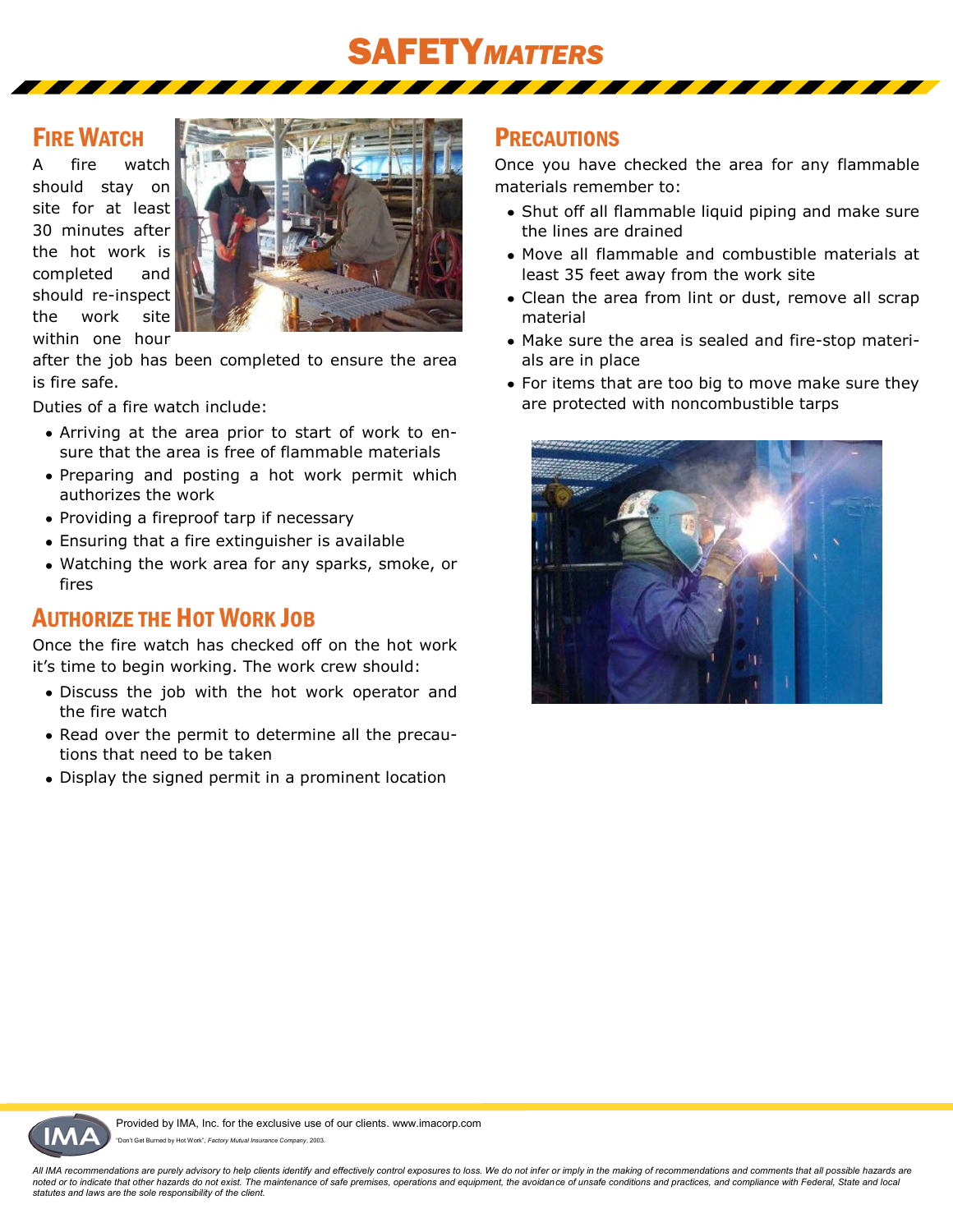







## SEGURIDAD CON EL TRABAJO CON CALOR

¿Qué es el trabajo con calor? Es cualquier actividad que puede generar una fuente de ignición, como cortar, triturar, quemar, etc. El trabajo con calor es una actividad muy común en el sitio de trabajo, pero puede ser peligrosa. La zona donde se llevará a cabo el trabajo con calor deberá prepararse de modo que todos estén protegidos de un incendio o,



peor, de una explosión. Incluso si usted no realiza trabajo con calor esté al tanto de las precauciones de seguridad y siempre esté alerta.

#### **PELIGROS**

Los peligros del trabajo con calor son tales que todos los trabajadores tienen que poner atención.

- Siempre habrá objetos combustibles alrededor, independientemente de las precauciones que se tomen; las chispas y el metal caliente no se pueden controlar y pueden causar graves daños con incluso la chispa más diminuta
- Sea prudente cuando tenga que cortar objetos. No siempre se sabe si hay un material combustible dentro del objeto que se va a cortar
- Las chispas pueden ser muy pequeñas y es posible que no sean visibles inmediatamente. Una chispa puede arder sin llamas durante horas antes de volverse lo suficientemente caliente para convertirse en una llama
- Antes de trabajar en un tanque o recipiente asegúrese de que no haya quedado nada inflamable adentro

Todos los empleados deberían estar al tanto de cualquier actividad que se lleve a cabo con trabajo con calor para mantener un entorno laboral seguro. Todo el mundo tiene la responsabilidad de estar pendiente de situaciones peligrosas.

### OPCIONES DE TRABAJO CON CALOR

¿Existe una alternativa mejor que el trabajo con calor? Hágase las siguientes preguntas:

- ¿El trabajo con calor es la única opción? Piense en utilizar:
	- un serrucho, sierra eléctrica o cortador de tubos
	- tuercas y pernos, accesorios atornillados o empalmes
	- una lima manual
	- tubos roscados
- ¿Se puede realizar trabajo con calor en el área?
	- Inspeccione el sitio para asegurarse de que está al tanto de todos los elementos involucrados. Asegúrese asimismo de inspeccionar todas las zonas aledañas
	- Asegúrese de que no haya peligros ocultos
	- Entienda lo que le pasará a la estructura si se introducen temperaturas altas
	- $-$  ¿Hay líquidos o gases inflamables que no se pueden cerrar?



¿Hay concentraciones de vapores, gases o polvos inflamables que no se pueden extraer?



Provided by IMA, Inc. for the exclusive use of our clients. www.imacorp.com on't Get Burned by Hot Work", Factory Mutual Insurance Company, 2003.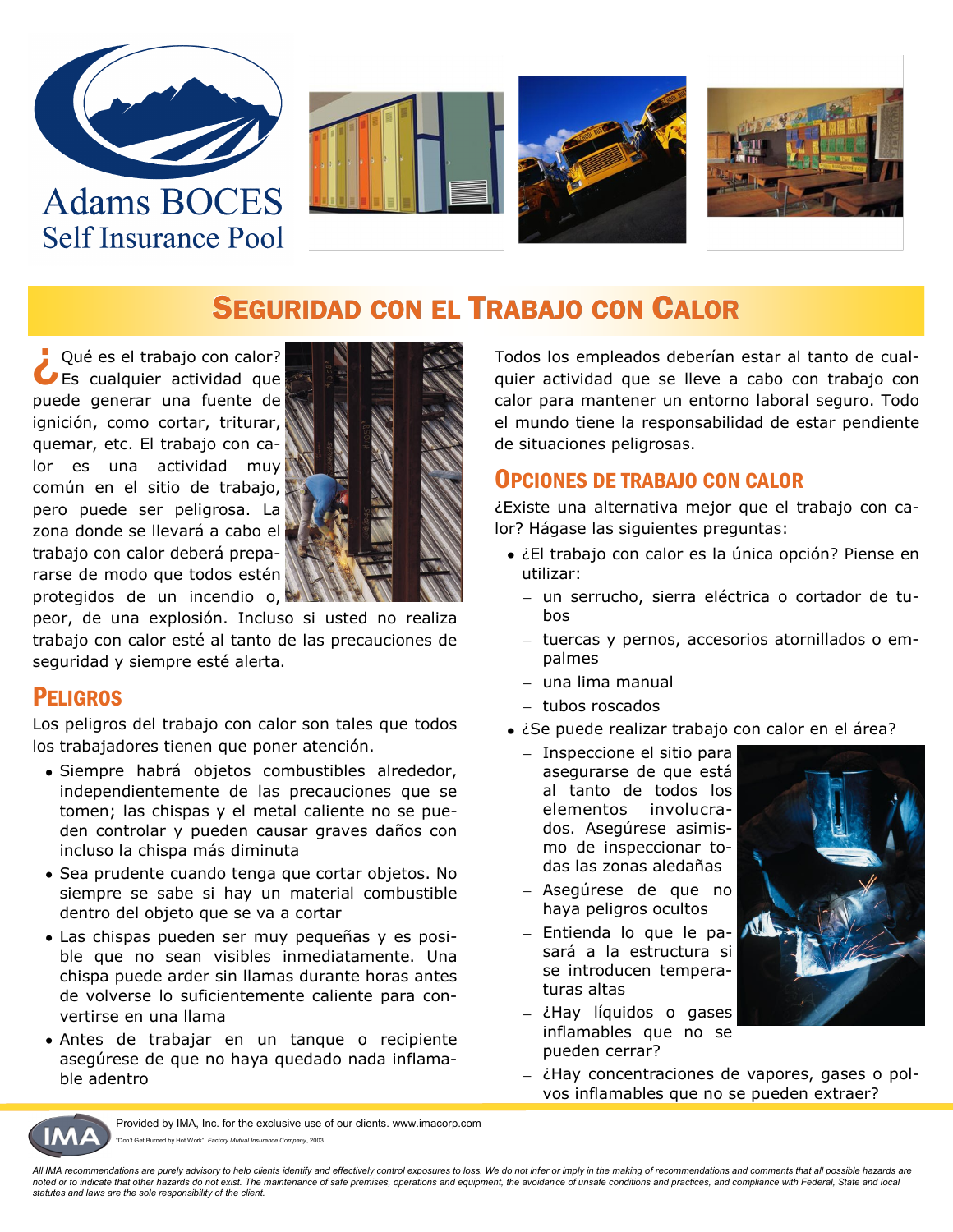- ¿La zona está construida con cualquier cosa que sea combustible, o se puede trasladar o cubrir con una tela de combustión lenta?

#### VIGILANCIA ANTIINCENDIOS

Se debería mantener la vigilancia antiincendios en el sitio al menos durante 30 minutos después de que se haya terminado de realizar el trabajo con calor y debería volverse



a inspeccionar el sitio de trabajo dentro de la hora siguiente después de que el trabajo se haya terminado de hacer para garantizar que la zona no presenta peligros de incendios.

Entre los deberes de un vigilante antiincendio están:

- Llegar a la zona antes del inicio del trabajo para garantizar que el área esté libre de materiales inflamables
- Preparar y fijar el permiso de trabajo con calor que autoriza dicho trabajo
- Proporcionar una lona incombustible, si es necesaria
- Asegurarse de que haya disponible un extintor de incendios
- Inspeccionar el área de trabajo para determinar si hay cualquier tipo de chispas, humo o incendios

#### AUTORICE EL TRABAJO CON CALOR

Una vez que el vigilante antiincendio haya realizado la inspección del trabajo con calor, es hora de comenzar a trabajar. La cuadrilla debería:

Hablar sobre el trabajo con el operario del trabajo con calor y con el vigilante antiincendio

- Repasar el permiso para determinar todas las precauciones que hay que tomar
- Exhibir el permiso firmado en un lugar prominente

#### **PRECAUCIONES**

SAFETY*MATTERS*

Una vez que haya examinado la zona para determinar si hay cualquier material inflamable, recuerde:

- Cerrar toda las tuberías con líquidos inflamables y asegurarse de que todas las líneas se hayan drenado
- Mover todos los materiales inflamables y combustibles a por lo menos 35 pies (10,66 metros) de distancia del sitio de trabajo
- Limpiar el área de pelusas o polvo, retirar todo material de desecho
- Asegurarse de que toda la zona esté aislada y que los materiales cortafuegos estén instalados
- Para aquellos artículos que sean demasiado grandes para poder moverlos, asegúrese de que estén protegidos por lonas incombustibles





Provided by IMA, Inc. for the exclusive use of our clients. www.imacorp.com n't Get Burned by Hot Work", Factory Mutual Insurance Company, 2003.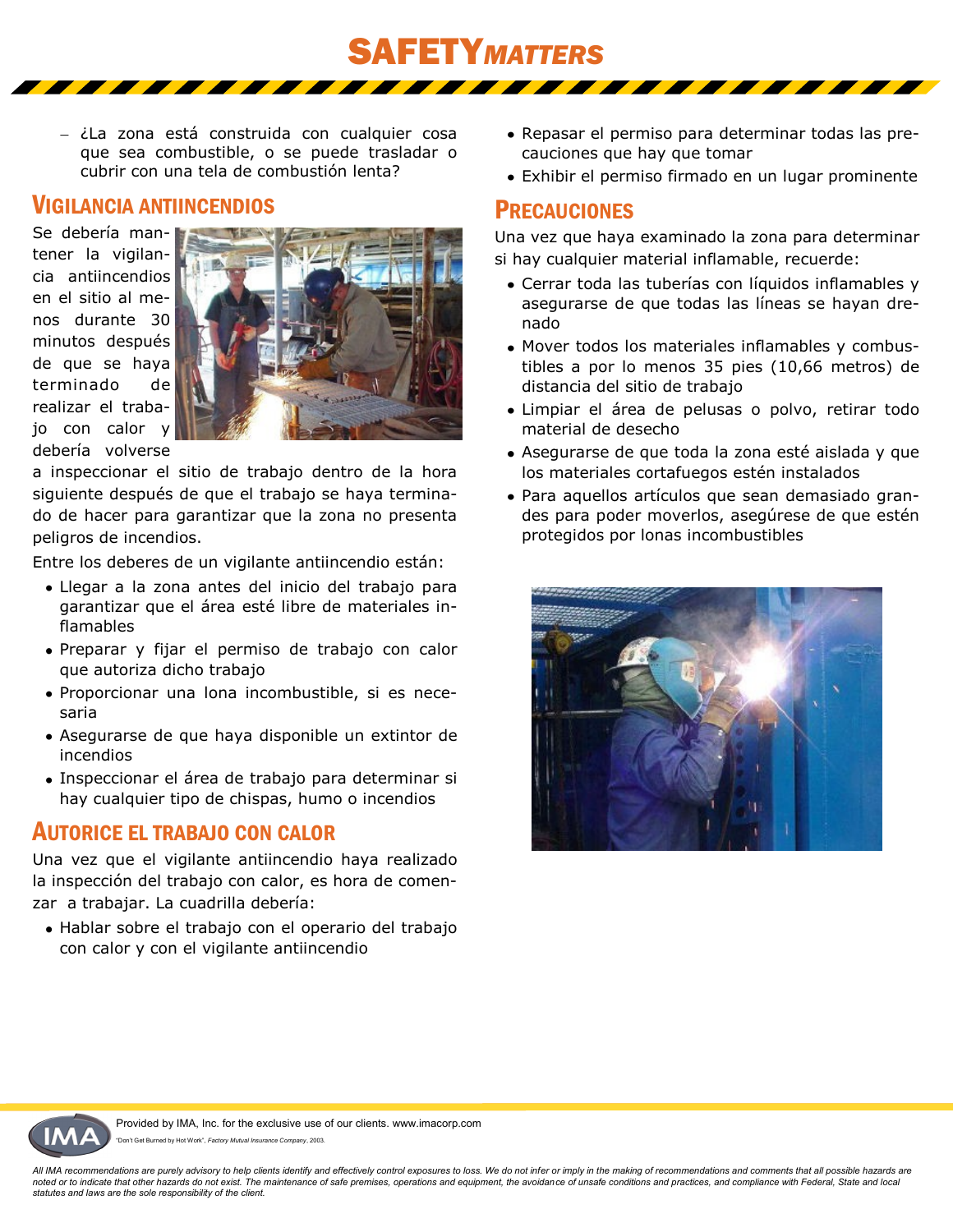

# HAZARDS OF HOT WORK

- Sparks and hot metal cannot be controlled
- Be cautious of cutting through objects in case of a combustible material inside
- Sparks can smolder for hours
- Drain tanks or vessel of flammable liquid
- Maintain your equipment





Provided by IMA, Inc. for the exclusive use of our clients. www.imacorp.com ned by Hot Work", Factory Mutual Insurance Company, 2003.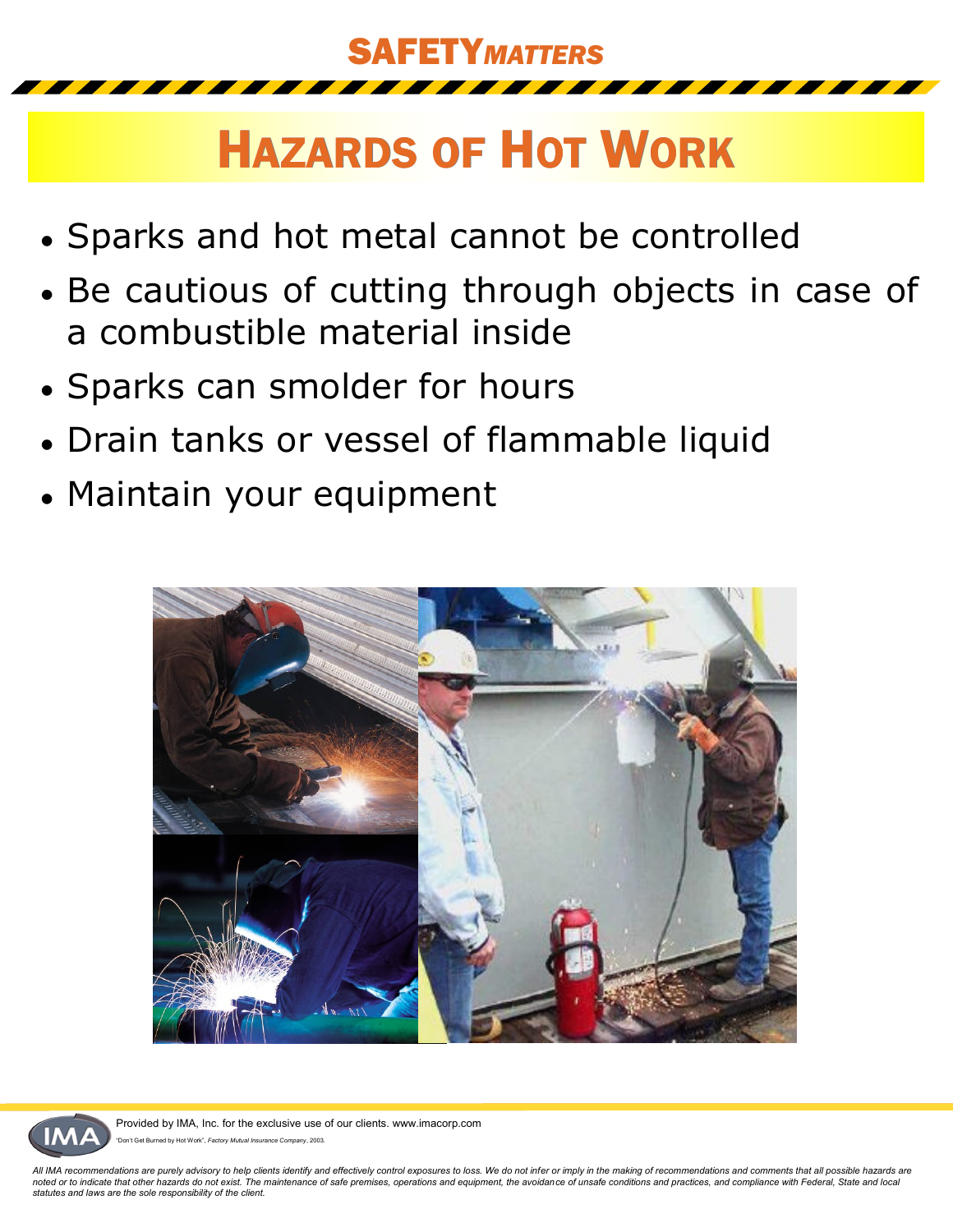## SAFETY*MATTERS*

# PELIGROS DEL TRABAJO CON CALOR

- No se pueden controlar las chispas ni el metal caliente
- Sea prudente cuando tenga que cortar objetos en caso de que haya materiales combustibles adentro
- Las chispas pueden arder sin llamas durante muchas horas
- Desagüe tanques o recipientes de líquidos inflamables
- Mantenga a su equipo en buen estado





Provided by IMA, Inc. for the exclusive use of our clients. www.imacorp.com Burned by Hot Work", Factory Mutual Insurance Company, 2003.